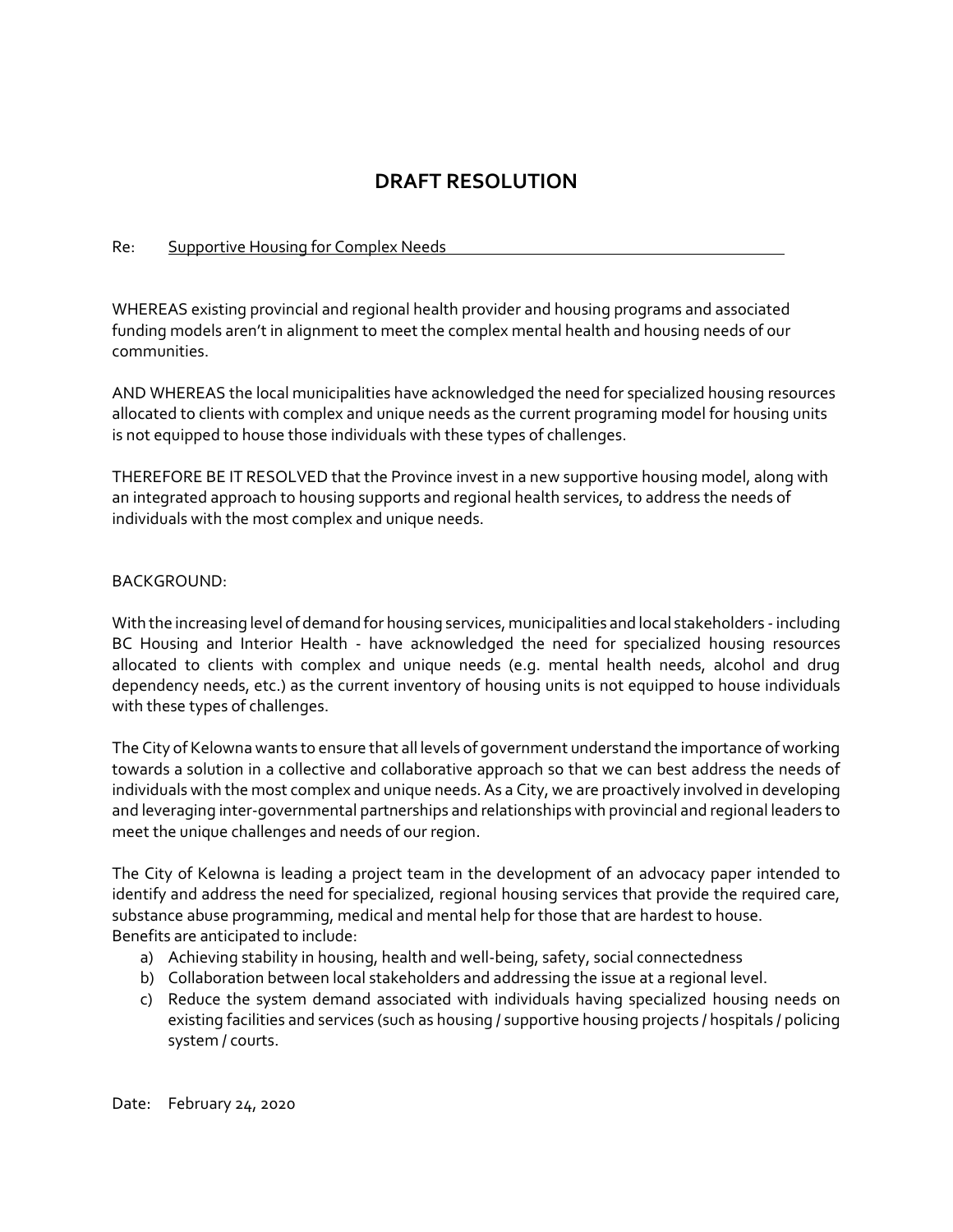# **DRAFT RESOLUTION**

#### Re: Community Social Needs Action Strategies

WHEREAS existing provincial funding and resource models are based on strong partnerships between all levels of government, there is an unaddressed need to provide flexibility in funding allocation to address unique and complex localized health, housing, and social needs.

AND WHEREAS the current provincial funding structure does not provide flexibility to support municipalities to adapt and design locally relevant and responsive strategies and solutions based on local real-time conditions to effectively address unique community complex social needs.

THEREFORE BE IT RESOLVED that the Province design a flexible funding program and resource model that enables municipalities to develop and implement strategies which align with, and respond to, unique local context and conditions of social issues and needs of the respective municipalities.

## BACKGROUND:

The current Provincial funding models related to housing and homelessness are having significant impact within municipalities across the province. The current attention to the needs of our communities' most vulnerable citizens comes at a time when every municipality is faced with the same complex issues of balancing the needs of all citizens. Municipalities and other agencies are directing more emergency, bylaw, social, and health services resources towards addressing the immediate health and social issues individuals and communities are experiencing, limiting the capacity of those resources to focus on other community needs.

Provincial government policy and funding programs are critical in addressing the current crisis our communities are facing in relation to the growing complexity of health, housing, and social needs of our citizens. This approach would be strengthened if provincial support and annual funding combined and capitalized on the ability of communities to understand, respond, and adapt to unique local needs and conditions.

Municipalities across the country that are building local strategies that, while they align with senior government directions and policies, they also are designed to tap into community strengths to address the unique social needs, challenges and conditions. Leading best practices are demonstrating that understanding and monitoring at the community level to reveal the shifting landscape that impacts and creates drivers of social challenges and needs is imperative to build resiliency at the local level. The ability to be nimble and able to respond in real-time with innovative solutions relevant to local conditions and emerging issues is becoming more and more critical. Having timely and flexible resources and funding available at the community level would create the conditions to move the needle on addressing the most complex issues for communities across BC.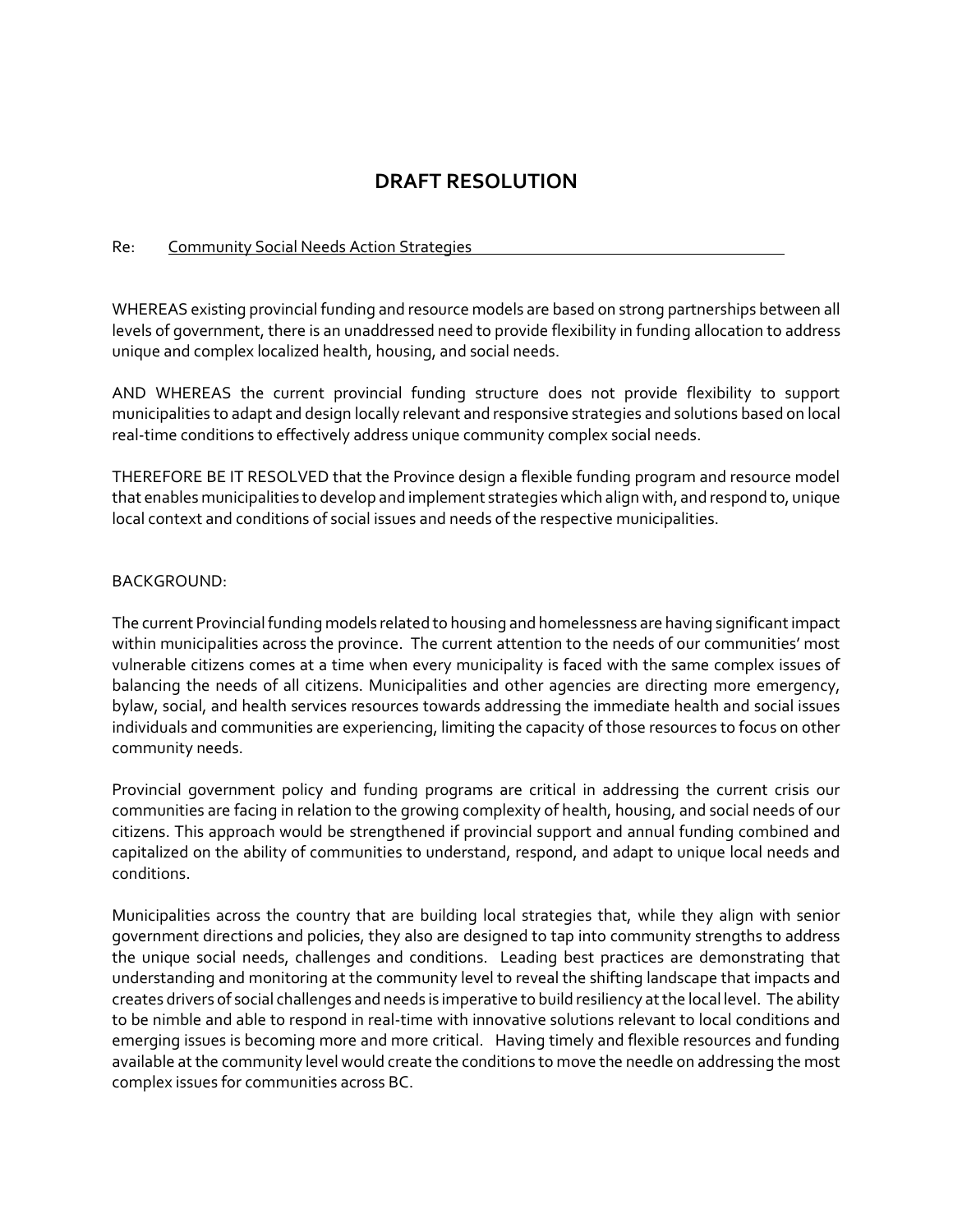This resolution proposes an annualized provincial funding program that supports communities to build capacity of the community to coordinate and respond at the local level to an evolving social needs landscape, to test solutions to complex problems, and to ultimately move the needle on addressing unique challenges by adapting and responding with innovative community-based solutions.

Date: February 24, 2020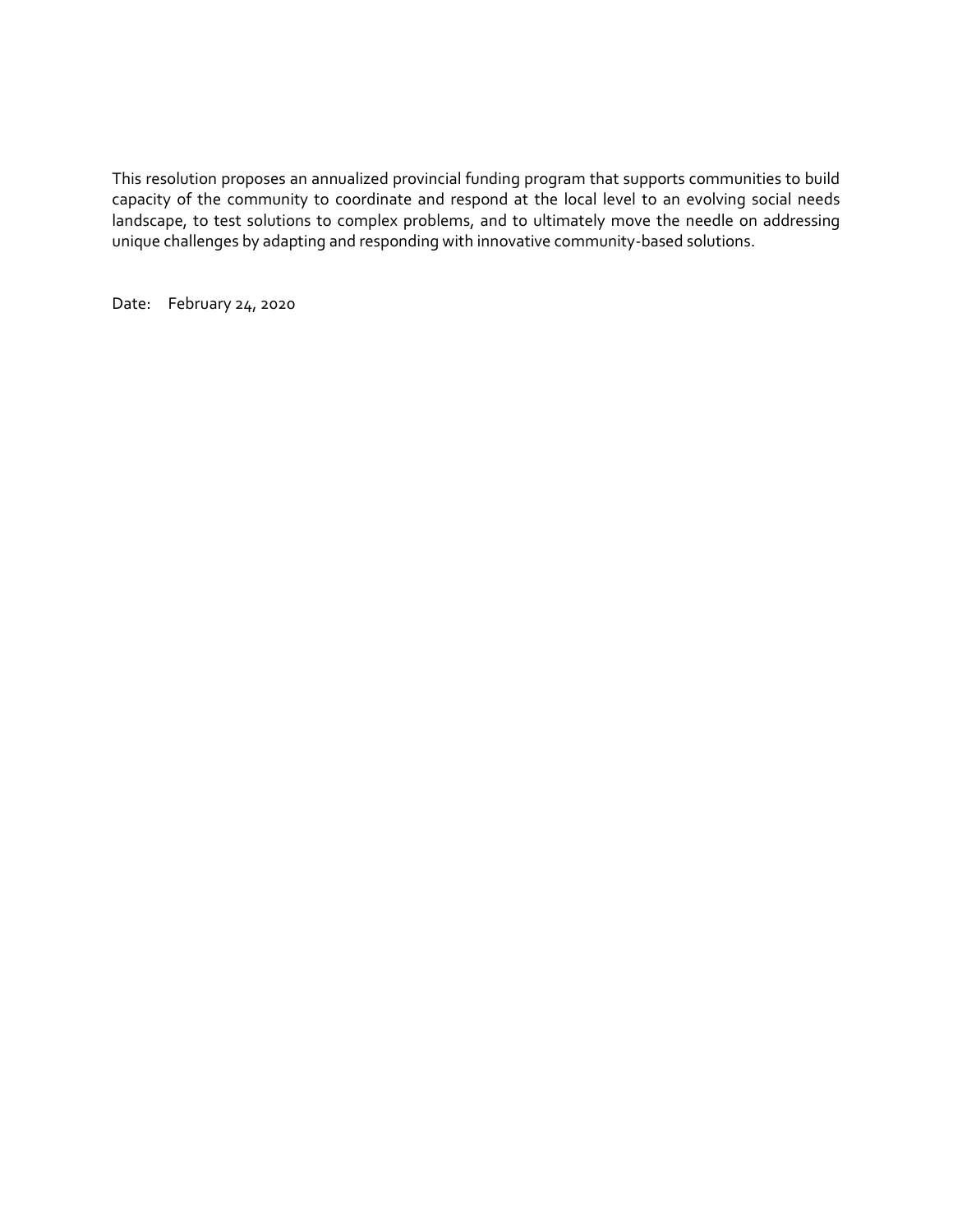# **DRAFT RESOLUTION**

# Re: Keep of Prisoner Program – Provincial Police and Intermittent Prisoners

WHEREAS the Kamloops RCMP Detachment continues to provide escort and custody services for Provincial Police Prisoners from outlying detachments and Intermittent Prisoners sentenced by the Provincial Court of BC under the Keep of Prisoner Program which does not fairly compensate the City of Kamloops;

AND WHEREAS upon surveying municipalities with a population of over 15,000 in the South East District of BC are also required to provide similar services to Provincial Police and Intermittent Prisoners and are also receiving unfair compensation for said services;

AND WHEREAS with no formal memorandum of agreement in place between the Province of BC, the Royal Canadian Mounted Police and the municipalities in the South East District of BC to provide services for Provincial Police Prisoners from outlying detachments and Intermittent Prisoners, the continuation of providing said services are having a significant financial impact on all municipalities:

THEREFORE BE IT RESOLVED that the Southern Interior Local Government Association strongly urge municipalities with a population of over 15,000 in the South East District of BC to support this resolution and will pass a similar resolution;

AND BE IT FURTHER RESOLVED that the Southern Interior Local Government Association request fair compensation of services provided by said municipalities that are based upon actual costs and change the practice of the Provincial Court of BC sentencing Intermittent Prisoners to be held in municipal police lock-ups.

#### BACKGROUND:

Municipal Police Unit Agreement (April 1, 2012), Article 14.1, Jails and Lock-ups, outlines that:

Canada is under no obligation to maintain any jails for prisoners committed to custody for less than two years for an offence committed within the Province against the Criminal Code, the laws for the Province, or the by-laws of a Municipality, but where necessary due to remoteness or the absence of an efficient alternative, such prisoners may be held in lock-up maintained by the RCMP.

Under this agreement, local government is identified as the party responsible for the formal establishment of local jails/lockups and the costs associated with operating them.

Southeast District RCMP Detachments provide escort and custody service for provincial remanded adult, young offenders (YO), and intermittent prisoners as well as provincial police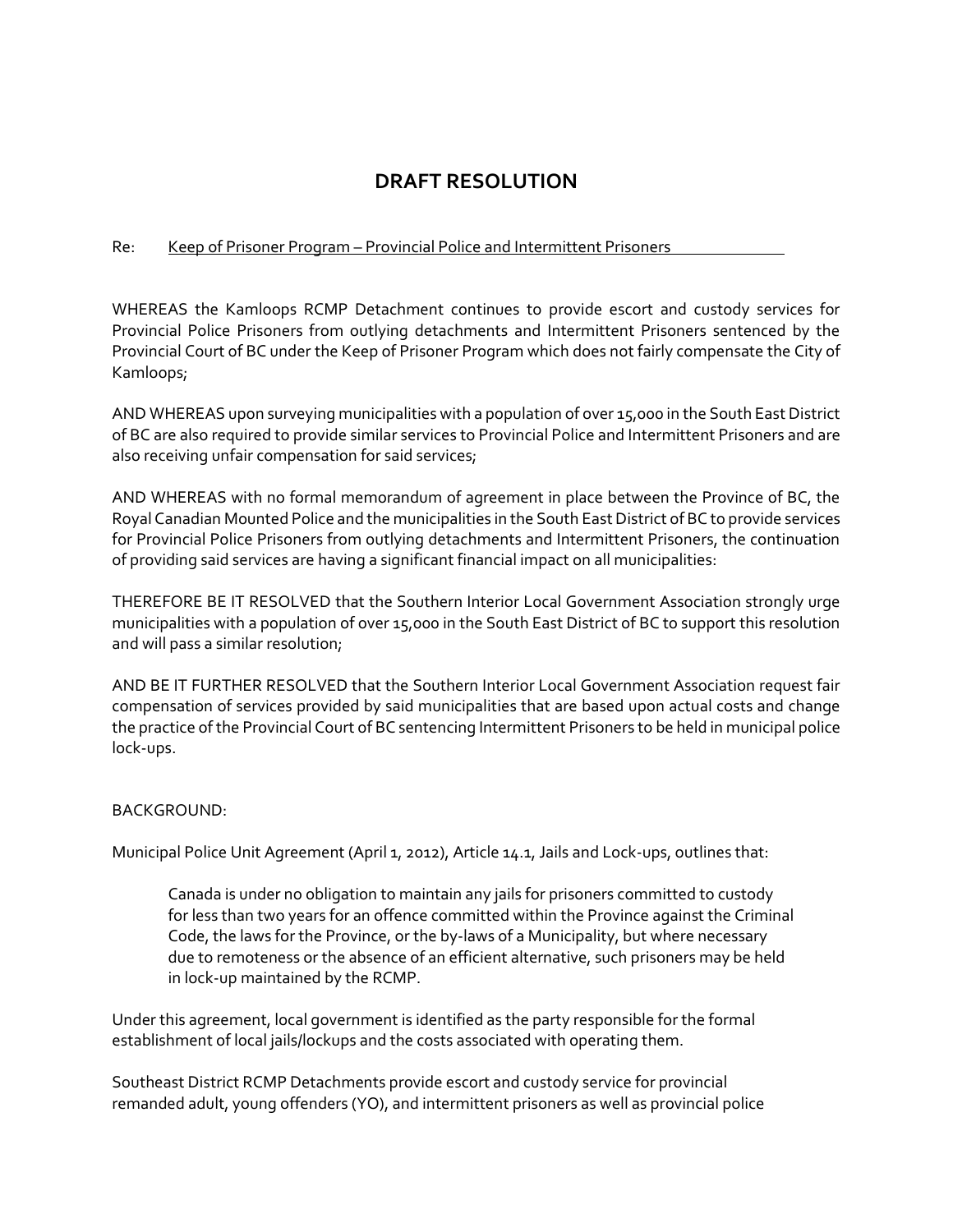prisoners who were arrested outside of municipal boundaries by provincial police force members. Municipalities are compensated through the Keep of Prisoner (KOP) program.

The City of Kamloops data shows the imbalance between the hourly cost per prisoner received from the province (\$6) and the hourly cost to the municipality (\$20). Other municipalities in the Southeast District share the same imbalance. The City of Kelowna has a similar problem and subsidizes the provincial KOP program in the order of \$324,000 annually (in 2018).

## *Problems*

Illustrated problems with the KOP program are listed below. This program was implemented by the provincial government in 2002 as a result of provincial cutbacks introduced at that time.

- The KOP rate does not compensate the municipalities for the increased costs, impacts on resources, and potential risks and liabilities.
- Corrections has changed the correctional facility that YO male and female provincial prisoners are sent to. The Sheriffs Service continues to reduce transportation to correctional facilities for female and YO male provincial prisoners. The changes in facility locations and transportation schedules increase the length of time provincial prisoners stay in municipal jail lockups.
- RCMP members are required to book and discharge intermittent prisoners as well as providing escorts for showers, meals, and prescription pick-up as well as escorts to and from and guarding at the hospital. As a result, RCMP members are being diverted from providing important local policing services.
- Provincial judges are sentencing provincial prisoners to an intermittent sentence to be served at municipal jail lockups. The municipal jail lockups are unable to provide the provincial prisoners' basic legal rights in BC. The basic rights include daily showers, one hour of exercise, health care, personal visits, proper meals, counselling, and recreational and social programs. Local municipal jails are not designed or intended for long-term incarceration or for ongoing intermittent lockup. Judges sentencing Provincial prisoners to time served in intermittent lockup are placing undue hardship on municipalities. Just when municipalities tend to need the jail space on weekends, judges are ordering prisoners to serve time during the weekends in those local over-taxed jails. In short, local jails are not designed for intermittent sentencing; therefore, local municipalities are finding it very challenging to adequately staff jails.
- Many of these intermittent (weekend) prisoners are not suited for a detachment jail environment and are best housed at a provincial jail. Many have significant medical needs that municipalities are not in a position to properly address.